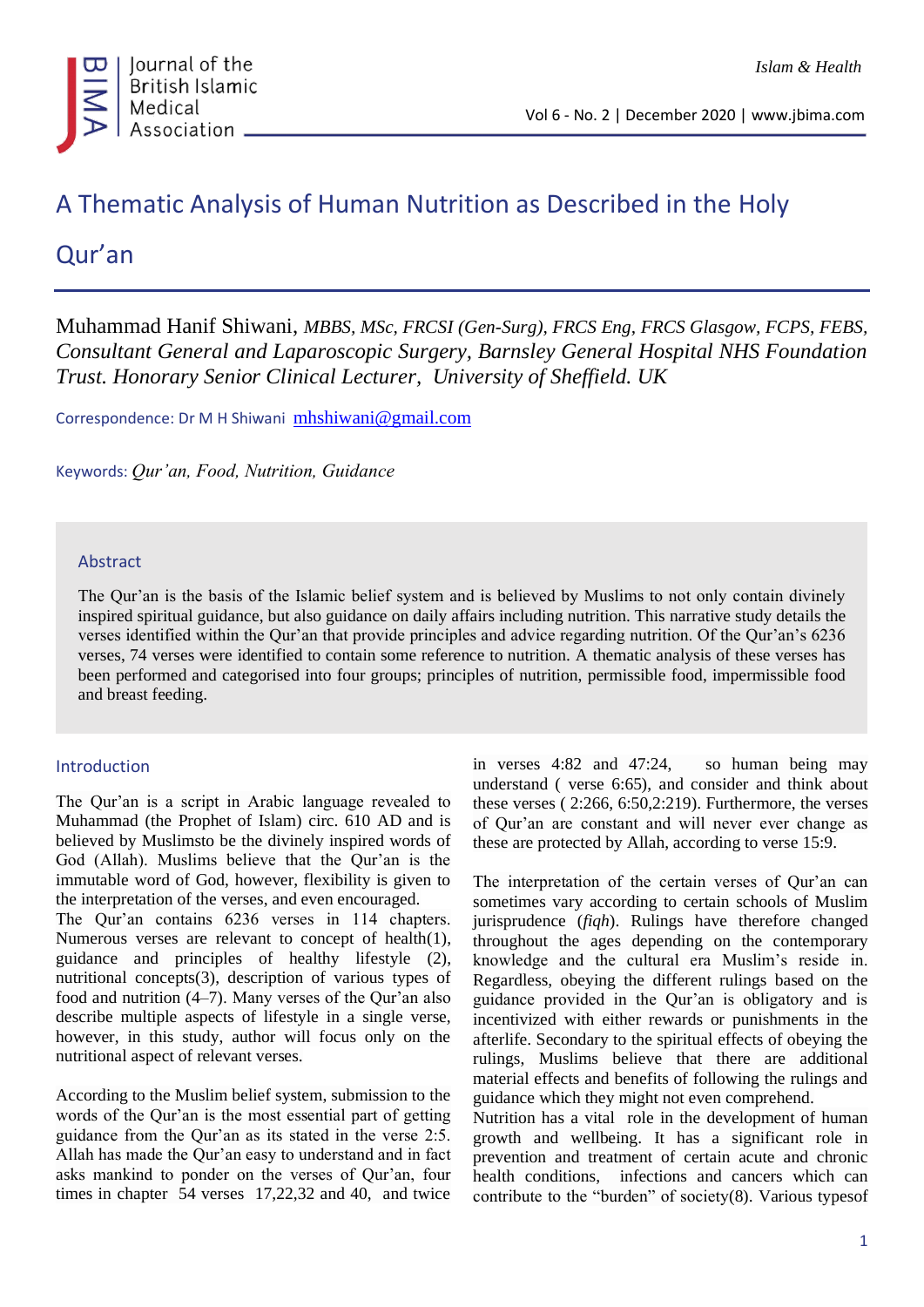

food components like carbohydrates, fats and protein and a variable quantity of certain types of food consumed is

### Method:

The Qur'an is a significant religious text written in classical Arabic. The original Arabic and multiple English translations of Qur'an (9) including translations by Mufti TaqiUsmani, Muhsin Khan, Sahih International, Sayyid Abdul Ala Maududi and Yusuf Ali were reviewed to identify key phrases, terms and messages related to the promotion of health and guidance pertaining to food and nutrition. Many verses were identified using cross references of relevant verses. The English translations of all relevant verses were analysed qualitatively for thematic content and tabulated by topic and citation. Verses were then categorised into four groups; principles of nutrition, permissible food, impermissible food and breastfeeding.

implicated in diseases of malnutrition and obesity.

### Results:

Of the Qur'an's 6,236 verse, a total of 74 relevant verses were categorised by chapter name (Surah) and location (Table 1) and categorised by group (Table 2). "Principles of nutrition" (Group 1) included 30 verses. This was further subcategorised into "God (Allah) as the sustainer" (Group  $1a = 17$  verses), "Permissible and impermissible foods" (Group  $1b = 10$  verses) and "Avoiding excess food" (Group  $1c = 3$  verses).

"Permissible food" (Group 2) included 31 verses. This was further subcategorised into "Vegetarian food" (Group 2a = 19 verses) and "Non-vegetarian food" (Group  $2b = 12$  verses). "Impermissible food" (Group 3) included 11 verses. "Breastfeeding and lactation" (Group 4) included 5 verses. Three verses (20:81, 6:141 and 6:118) have been included in more than one group as these verses cover multiple categories.

| Chapter        | Name of Chapter (Surah) | Verse numbers                     | Total number of verses in |
|----------------|-------------------------|-----------------------------------|---------------------------|
| (Surah) No.    |                         |                                   | each Chapter (Surah)      |
|                |                         |                                   |                           |
|                |                         |                                   |                           |
| $\overline{2}$ | Al-Baqarah (The Cow)    | 168, 57, 172, 233, 173, 219, 183, |                           |
|                |                         | 184, 187,                         | 9                         |
| 23             | Al-Muminun (The         | 51, 18, 19, 20, 21                | 5                         |
|                | Believers)              |                                   |                           |
| 5              | Al-Maidah (The Table    | 88, 87, 96, 4, 3, 90, 91,         | $\overline{7}$            |
|                | Spread)                 |                                   |                           |
| $\overline{7}$ | Al -Araf (The Height)   | 160, 31, 157                      | 3                         |
| 20             | Taha (Taha)             | 81, 53, 54                        | 3                         |
| 6              | Al-Anam(The Cattle)     | 95, 118, 141, 99, 142, 145, 119   | $\overline{7}$            |

### **Table 1: Verses categorised by chapter name (Surah) and locationwithin the chapter**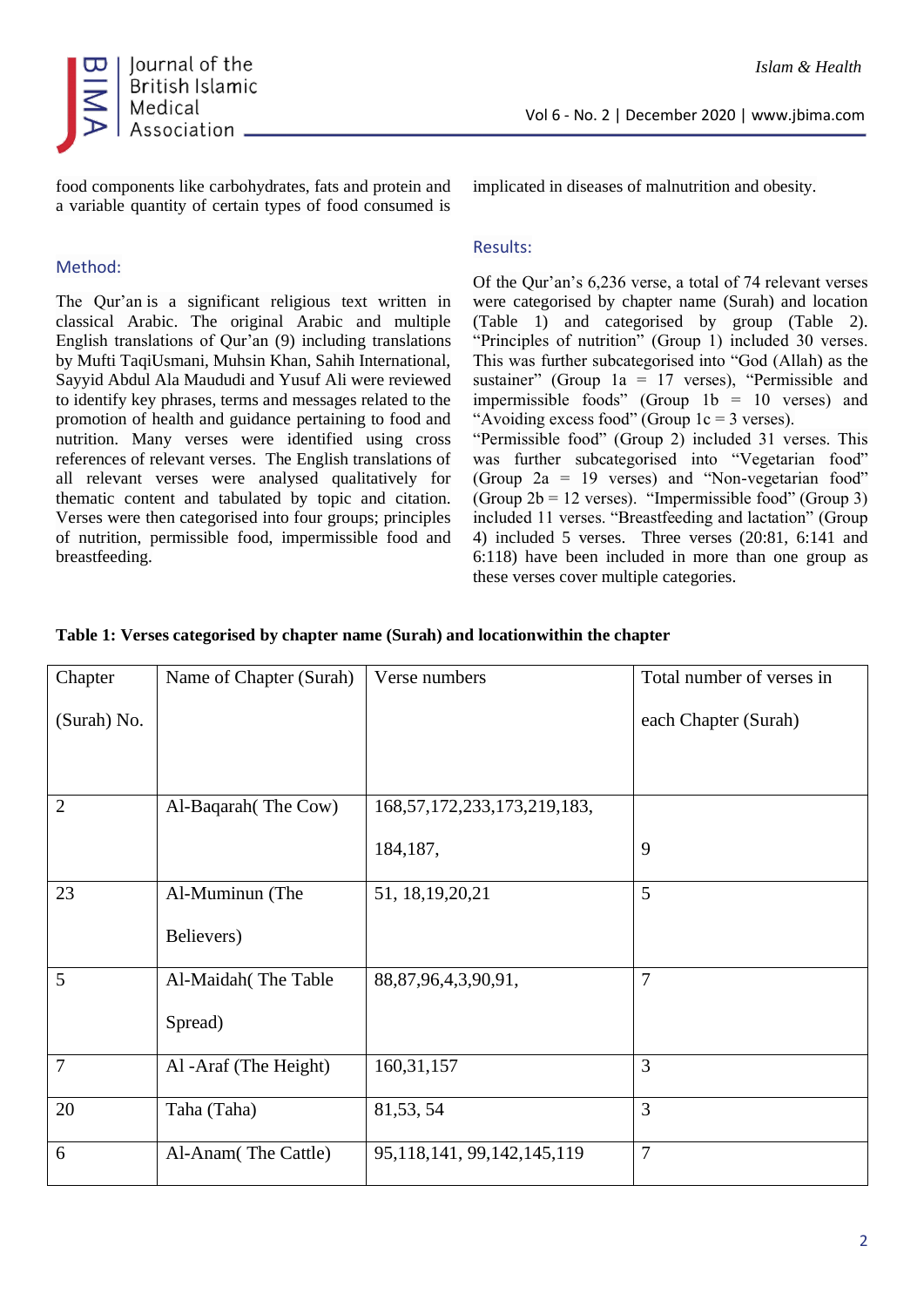

Vol 6 - No. 2 | December 2020 | www.jbima.com

| 36     | Ya-sin (YASIN))          | 33,                                 | $\mathbf{1}$   |
|--------|--------------------------|-------------------------------------|----------------|
|        |                          |                                     |                |
| 16     | Al-Nahl((The BEE)        | 114,5,10,11,14,66,67,69,115,        | 9              |
| 50     | Qaf(The Letter "QAF")    | 11,10,                              | $\overline{2}$ |
| 19     | Maryam(Mary)             | 25                                  | $\mathbf{1}$   |
| 80     | Abasa(He Frowned)        | 24, 25, 26, 27, 28, 29, 30, 31, 32, | 9              |
| 35     | Fatir (Orginator)        | 12                                  | $\mathbf{1}$   |
| 13     | Ar-Rad(The Thunder)      | 4,                                  | $\mathbf{1}$   |
| 55     | Al-Rahman (              | 11,12,                              | $\overline{2}$ |
|        | TheBenefcent)            |                                     |                |
| 21     | Al-Anbya(The Prophets)   | 30                                  | $\mathbf{1}$   |
| 56     | Al-Waqi ah (The          | 68                                  | $\mathbf{1}$   |
|        | Inevitable)              |                                     |                |
| 24     | Al-Nur (The Light)       | 45                                  | $\mathbf{1}$   |
| 25     | Al-Fuqan (The Criterion) | 54                                  | $\mathbf{1}$   |
| 31     | Luqman (Luqman)          | 14                                  | $\mathbf{1}$   |
| 46     | Al-Ahqaf (The Wind-      | 15                                  | $\mathbf{1}$   |
|        | curved sandhill)         |                                     |                |
| 28     | Al-Qasas (The Stories)   | 7,12                                | $\overline{2}$ |
| $18\,$ | Al-Kahf(The Cave)        | 45                                  | $\mathbf{1}$   |
|        |                          |                                     |                |
| 22     | Al-Haj                   | 28, 30, 36, 63                      | $\overline{3}$ |
|        |                          |                                     |                |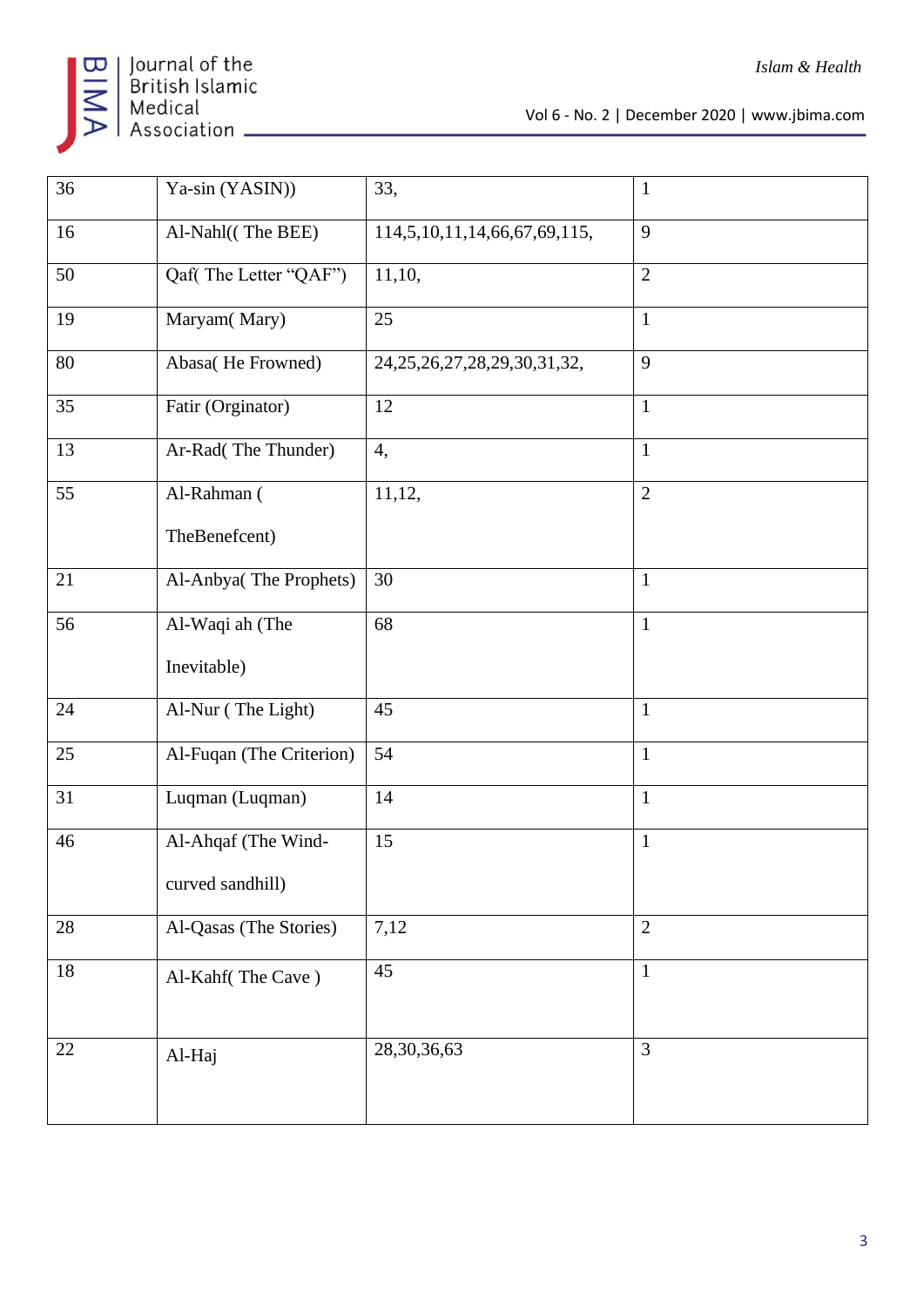

# **Table 2: Verses of Qur'an in groups for cross references**

| Group                                     | Verses                                                                                                                                                                                                                                                                          |  |
|-------------------------------------------|---------------------------------------------------------------------------------------------------------------------------------------------------------------------------------------------------------------------------------------------------------------------------------|--|
|                                           | <b>Group 1: Principles of Nutrition</b>                                                                                                                                                                                                                                         |  |
| Group 1a:<br><b>Concept of Allah as a</b> | "Surely, Allah is the one who splits the grain and the date-stone (for sprouting). He<br>brings forth the living from the dead, and He is the One who brings forth the dead from<br>the living. That is Allah! To where, then, are you being turned away (by your<br>desires)?" |  |
| sustainer                                 | 6:95 Al-Anam (The Cattle)                                                                                                                                                                                                                                                       |  |
|                                           | "And a sign for them is the dead land. We gave it life and brought forth grain from it;<br>so, from it they eat."                                                                                                                                                               |  |
|                                           | 36:33 Ya-sin (Yasin)                                                                                                                                                                                                                                                            |  |
|                                           | "as a provision to the servants (of Allah). And We gave life with it to a dead land.<br>Similar will be the exit (of the dead from their graves)."                                                                                                                              |  |
|                                           | 50:11 Qaf (The Letter "Qaf")                                                                                                                                                                                                                                                    |  |
|                                           | "He is the One who sent down water from the heavens, of which you have your drink;<br>and with it (you grow) plants on which you pasture your cattle." 16:10 Al-Nahl (The<br>Bee)                                                                                               |  |
|                                           | "And We sent forth winds carrying the clouds, then sent down water from the sky and<br>gave it to you to drink, and you are not able to store it."                                                                                                                              |  |
|                                           | 15:21 Al-Hijr (The Rocky Tract)                                                                                                                                                                                                                                                 |  |
|                                           | "So, the man should consider his food."                                                                                                                                                                                                                                         |  |
|                                           | 80:24 Abasa (He Frowned)                                                                                                                                                                                                                                                        |  |
|                                           | "then how nicely We split the earth"                                                                                                                                                                                                                                            |  |
|                                           | 80:26 Abasa (He Frowned)                                                                                                                                                                                                                                                        |  |
|                                           | "And He is the One who created man from water, then made of him relations created<br>by lineage and relations created by marriage. Your Lord is All-Powerful."                                                                                                                  |  |
|                                           | 25:54 Al-Furqan (The Criterion)                                                                                                                                                                                                                                                 |  |
|                                           | "Did the disbelievers not observe that the heavens and the earth were closed, then We<br>opened them? And We created from water every living thing. Would they still not<br>believe?"                                                                                           |  |
|                                           | 21:30 Al-Anbya (The Prophets)                                                                                                                                                                                                                                                   |  |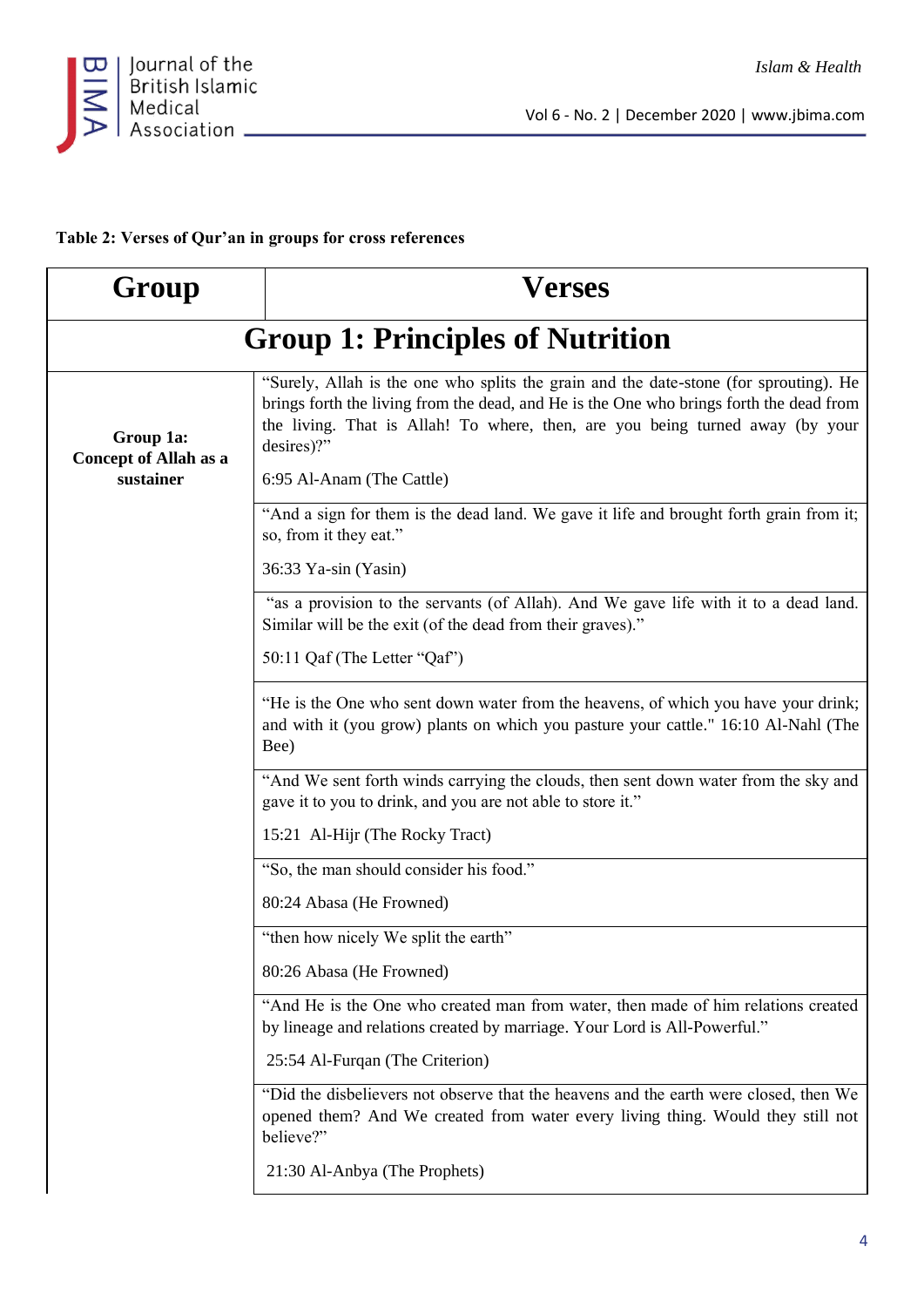

| 56:68 Al-Waqi'ah (The Inevitable)                                                   |
|-------------------------------------------------------------------------------------|
| "Allah has created every moving creature from water. So, some of them move on their |
| bellies; and some of them move on two legs, and some of them move on four. Allah    |
| creates what He wills. Surely, Allah is powerful over everything"                   |

"Again, tell Me about the water you drink:"

24:45 Al-Nur (The Light)

"(He is) the One who made the earth a cradle for you, and made in it pathways for you to move, and sent down water from the heavens; and We brought forth with it pairs of different vegetations"

20:53 Taha (Taha)

"Eat [therefrom] and pasture your livestock. Indeed, in that are signs for those of intelligence."

20:54 Taha (Taha)

"Give them the example of the worldly life; it is like water We sent down from the sky, then the vegetation of the earth was mingled with it, and then it turned into chaff that is blown by the winds, and Allah is powerful over everything."

18:45 Al-Kahf (The Cave)

"Did you not see that Allah has sent down water from the sky, whereby the land becomes green? Surely, Allah is All-Kind, All-Aware."

22:63 Al-Hajj (The Pilgrimage)

**Group 1b: Concept and philosophy of Permissible (Halal) and Impermissible (Haram) food** "O people, eat permissible good things out of what lies in the earth, and do not follow the footsteps of ShaiTān (Satan); indeed, he is an open enemy for you." 2:168 Al-Baqarah (The Cow) "O messengers, eat from the good things, and act righteously. Of whatever you do, I am fully aware" 23:51 Al-Mu'minun (The Believers) "Eat from what Allah has provided you as good and lawful, and fear Allah in whom you believe." 5:88 Al-Maidah (The Table Spread)

> "And We made the cloud give you shade, and sent down to you Mann and Salwā: "Eat of the good things We have provided to you". And they (by their ingratitude) did Us no harm but were harming only themselves."

2:57 Al-Baqarah (The Cow)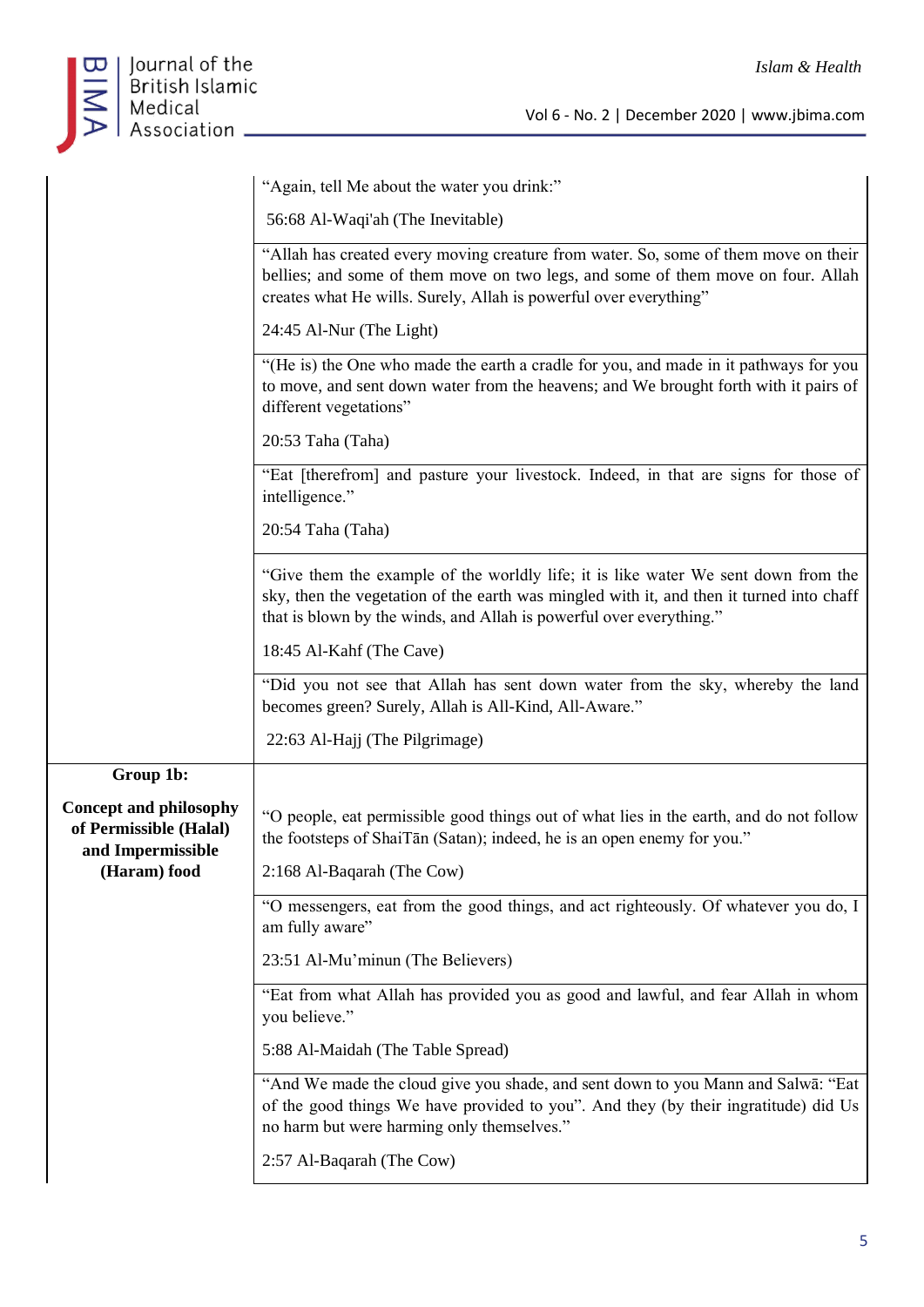

|                        | "And We divided them into twelve tribes, as separate communities, and We revealed<br>to Mūsā when his people asked him for water, "Strike the rock with your staff." Then<br>twelve springs gushed forth from it. Each tribe came to know their drinking place. We<br>shaded them with the shadow of the clouds. And We sent down to them Mann and<br>Salwā (saying), "Eat of the good things we have provided you." And they did us no<br>harm, rather they have been harming their own selves."                   |
|------------------------|---------------------------------------------------------------------------------------------------------------------------------------------------------------------------------------------------------------------------------------------------------------------------------------------------------------------------------------------------------------------------------------------------------------------------------------------------------------------------------------------------------------------|
|                        | 7:160 Al-A'raf (The Height)                                                                                                                                                                                                                                                                                                                                                                                                                                                                                         |
|                        | "So, eat (the flesh) of that (animal) upon which the name of Allah has been invoked<br>(when slaughtering), if you do believe in His verses."                                                                                                                                                                                                                                                                                                                                                                       |
|                        | 6:118 Al-Anam (The Cattle)                                                                                                                                                                                                                                                                                                                                                                                                                                                                                          |
|                        | "O you who believe, do not hold as unlawful the good things that Allah has made<br>lawful for you, and do not transgress. Verily, Allah does not like the transgressors."                                                                                                                                                                                                                                                                                                                                           |
|                        | 5:87 Al-Maidah (The Table Spread)                                                                                                                                                                                                                                                                                                                                                                                                                                                                                   |
|                        | "O you who believe, eat of the good things We have provided to you and be grateful to<br>Allah, if it is He whom you worship (in real terms)."                                                                                                                                                                                                                                                                                                                                                                      |
|                        | 2:172 Al-Baqarah (The Cow)                                                                                                                                                                                                                                                                                                                                                                                                                                                                                          |
|                        | "So, eat the permissible and pure things from what Allah has provided you, and be<br>grateful for the bounty of Allah, if you worship Him alone."                                                                                                                                                                                                                                                                                                                                                                   |
|                        | 16:114 Al-Nahl (The Bee)                                                                                                                                                                                                                                                                                                                                                                                                                                                                                            |
|                        | "those who follow the Messenger, the Ummiyy (unlettered) prophet whom they find<br>written with them in the Torah and the Injil, and who bids them what is fair and<br>forbids what is unfair, and makes lawful for them good things, and makes unlawful for<br>them impure things, and relieves them of their burden, and of the shackles that were<br>upon them. So, those who believe in him and support him, and help him and follow the<br>light sent down with him, - those are the ones who are successful." |
|                        | 7:157 Al-A'raf (The Height)                                                                                                                                                                                                                                                                                                                                                                                                                                                                                         |
| Group 1c: Avoidance of | "Children of Adam! Take your adornment at every time of Prayer, and eat and drink<br>without going to excesses. For Allah does not like those who go to excess."                                                                                                                                                                                                                                                                                                                                                    |
| <b>Excess food</b>     | 7:31 Al - A'raf (The Height)                                                                                                                                                                                                                                                                                                                                                                                                                                                                                        |
|                        | "Eat from the good things We have provided to you, and do not exceed the limits in it,<br>lest My wrath should descend on you. The one upon whom My wrath descends<br>certainly falls into destruction."                                                                                                                                                                                                                                                                                                            |
|                        | 20:81 Taha (Taha)                                                                                                                                                                                                                                                                                                                                                                                                                                                                                                   |
|                        | "He is the One who has created gardens, trellised and untrellised, and date-palms and<br>crops with a variety of edibles, and the olive and the pomegranate, (some) similar to<br>one another, and (some) dissimilar. Eat of its fruit when it bears fruits, and pay its due                                                                                                                                                                                                                                        |
|                        | on the day of harvest, and do not be extravagant. Surely, Allah does not like the                                                                                                                                                                                                                                                                                                                                                                                                                                   |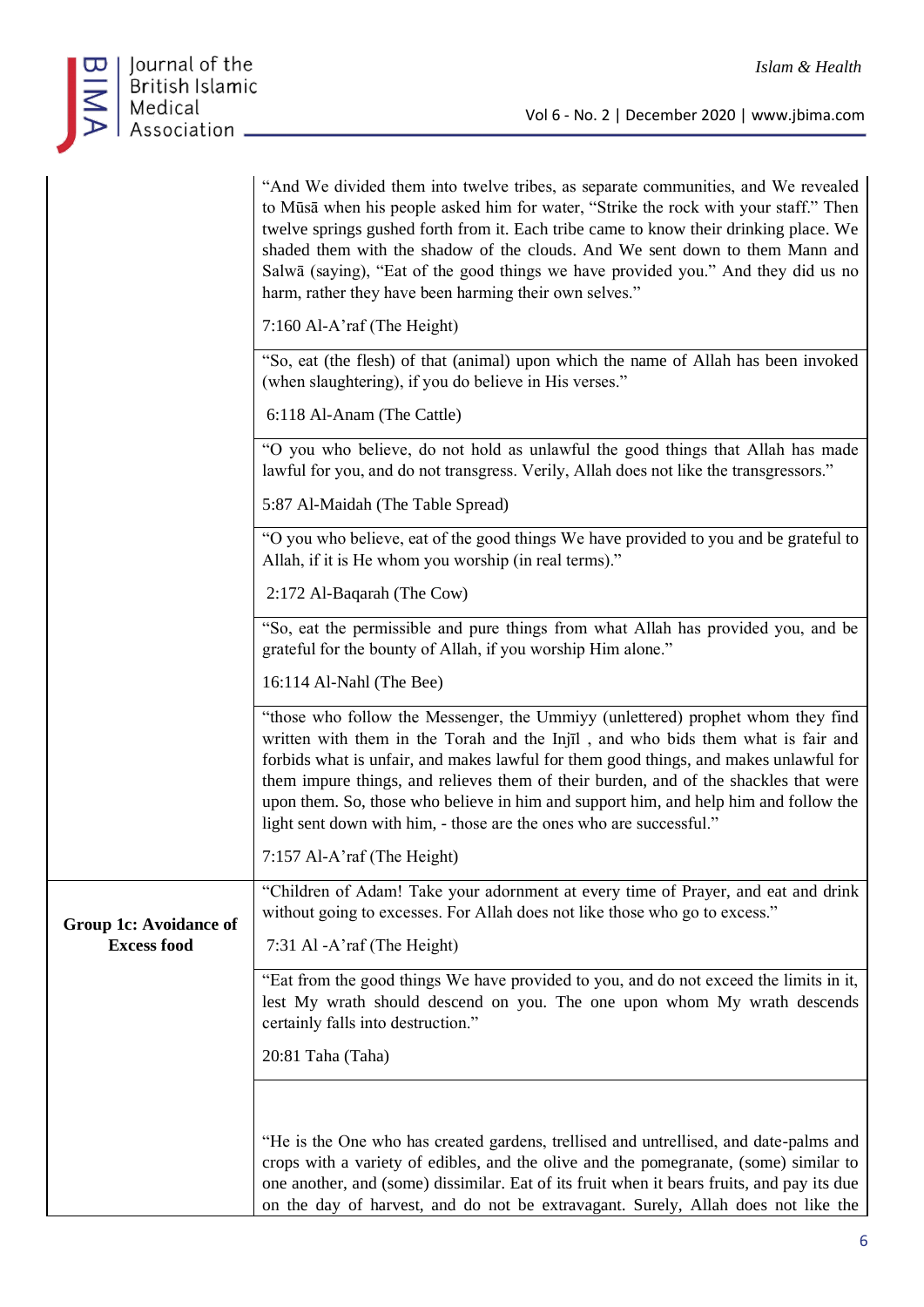

Vol 6 - No. 2 | December 2020 | www.jbima.com

|                      | extravagant."                                                                                                                                                                                                                                                                                                                                                                    |
|----------------------|----------------------------------------------------------------------------------------------------------------------------------------------------------------------------------------------------------------------------------------------------------------------------------------------------------------------------------------------------------------------------------|
|                      | 6:141: Al-Anam (The Cattle)                                                                                                                                                                                                                                                                                                                                                      |
|                      |                                                                                                                                                                                                                                                                                                                                                                                  |
|                      |                                                                                                                                                                                                                                                                                                                                                                                  |
|                      | Group 2: Permissible food                                                                                                                                                                                                                                                                                                                                                        |
| Group 2a: Vegetarian | He is the One who has created gardens, trellised and untrellised, and date-palms and<br>crops with a variety of edibles, and the olive and the pomegranate, (some) similar to<br>one another, and (some) dissimilar. Eat of its fruit when it bears fruits, and pay its due<br>on the day of harvest, and do not be extravagant. Surely, Allah does not like the<br>extravagant. |
| food                 | 6:141 Al-Anam (The Cattle)                                                                                                                                                                                                                                                                                                                                                       |
|                      | And a sign for them is the dead land. We gave it life and brought forth grain from it; so<br>from it they eat.                                                                                                                                                                                                                                                                   |
|                      | 36:33 Ya-sin (Yasin)                                                                                                                                                                                                                                                                                                                                                             |
|                      | "He causes the crops therewith to grow for you, and olives, and date palms, and grape<br>vines, and all the fruits. Surely, in that, there is a sign for a people who ponder."                                                                                                                                                                                                   |
|                      | 16:11 Al-Nahl (The Bee)                                                                                                                                                                                                                                                                                                                                                          |
|                      | "And from the fruits of date palms and grape vines, you obtain intoxicants, and good<br>provision. Surely, in that there is a sign for a people who understand."                                                                                                                                                                                                                 |
|                      | 16:67 Al-Nahl (The Bee)                                                                                                                                                                                                                                                                                                                                                          |
|                      | "Shake the trunk of the palm-tree towards yourself and, it will drop upon you ripe<br>fresh dates."                                                                                                                                                                                                                                                                              |
|                      | 19:25 Maryam (Mary)                                                                                                                                                                                                                                                                                                                                                              |
|                      | "then We grew in it grain"                                                                                                                                                                                                                                                                                                                                                       |
|                      | 80:27 Abasa (He Frowned)                                                                                                                                                                                                                                                                                                                                                         |
|                      | "and grapes and greens"                                                                                                                                                                                                                                                                                                                                                          |
|                      | 80:28 Abasa (He Frowned)                                                                                                                                                                                                                                                                                                                                                         |
|                      | "and olive and date-palms"                                                                                                                                                                                                                                                                                                                                                       |
|                      | 80:29 Abasa (He Frowned)                                                                                                                                                                                                                                                                                                                                                         |
|                      | "and gardens, full of thick trees"                                                                                                                                                                                                                                                                                                                                               |
|                      | 80:30 Abasa (He Frowned)                                                                                                                                                                                                                                                                                                                                                         |
|                      | "and fruits and fodder"                                                                                                                                                                                                                                                                                                                                                          |
|                      | 80:31 Abasa (He Frowned)                                                                                                                                                                                                                                                                                                                                                         |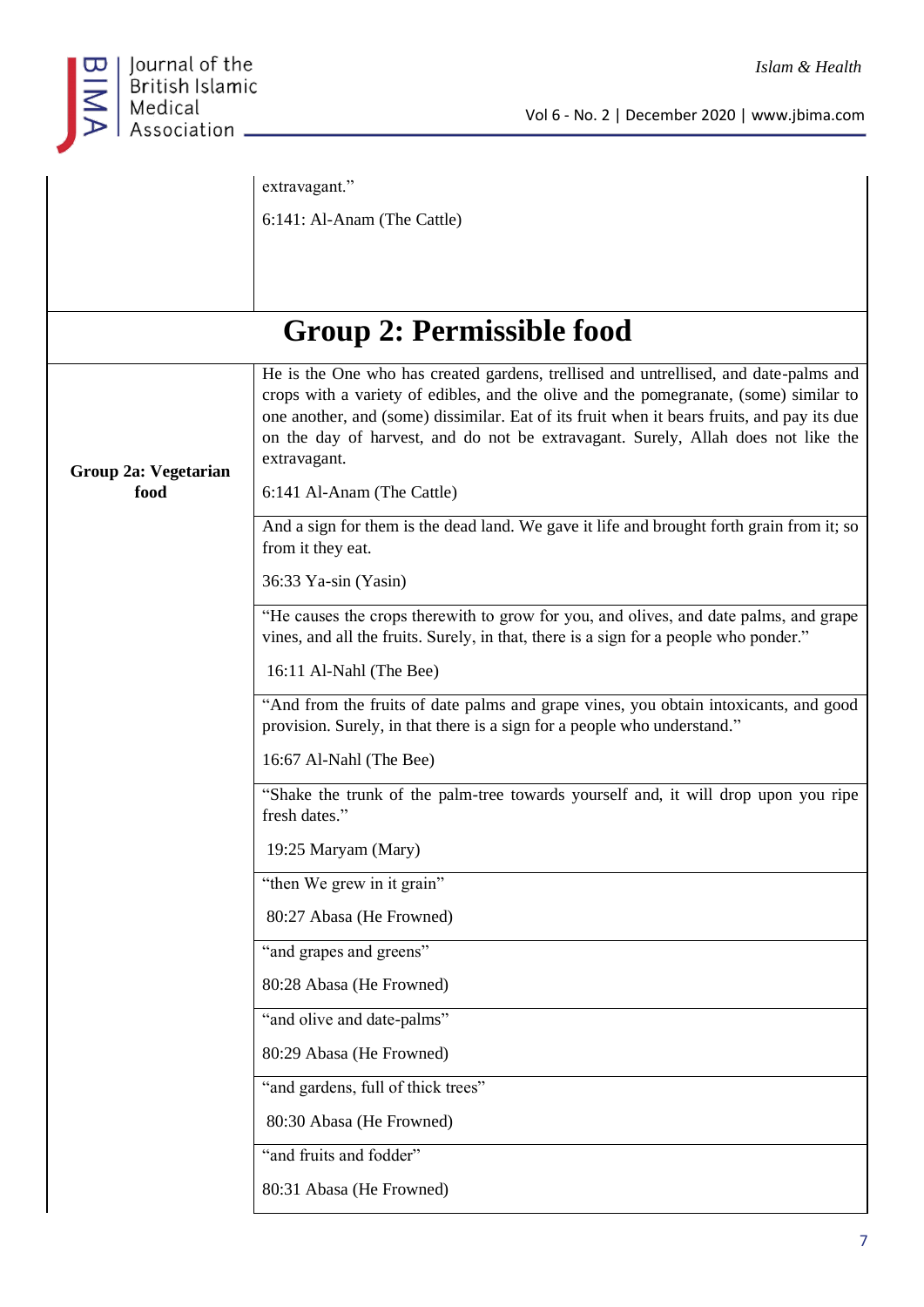

|                                            | " Then, eat from all the fruits, and go along the pathways of your Lord made easy for<br>you." From their bellies comes out a drink of various colors in which there is cure for<br>people. Surely, in that there is a sign for a people who ponder."                                                                                                                                                                                                                                            |
|--------------------------------------------|--------------------------------------------------------------------------------------------------------------------------------------------------------------------------------------------------------------------------------------------------------------------------------------------------------------------------------------------------------------------------------------------------------------------------------------------------------------------------------------------------|
|                                            | 16:69 Al-Nahl (The Bee)                                                                                                                                                                                                                                                                                                                                                                                                                                                                          |
|                                            | "He is the One who sent down water from the heavens. Then We brought forth with it<br>vegetation of all kinds. Then from it We brought grains set upon one another. From the<br>palm-trees, from their spathes, come forth the low hanging bunches. (We produce)<br>vineyards and the olive and the pomegranate, either similar or not similar to each<br>other. Look at its fruit when it bears fruit, and at its ripening. Surely, in all this there<br>are signs for the people who believe." |
|                                            | 6:99 Al-Anam (The Cattle)                                                                                                                                                                                                                                                                                                                                                                                                                                                                        |
|                                            | "And in the earth there are tracts of land neighbouring each other, and gardens of<br>grapes, and farms and date palms, some having twin trunks and some having a single<br>one. (Although) all of them are irrigated with the same water, We make some of them<br>better than others in taste. Surely, in that there are signs for a people who understand."                                                                                                                                    |
|                                            | 13:4 Ar-Rad (The Thunder)                                                                                                                                                                                                                                                                                                                                                                                                                                                                        |
|                                            | "in which there are fruits and date palms having sheaths,"                                                                                                                                                                                                                                                                                                                                                                                                                                       |
|                                            | 55:11 Al-Rahman (The Beneficent)                                                                                                                                                                                                                                                                                                                                                                                                                                                                 |
|                                            | "and the grain having chaff, and fragrant flowers"                                                                                                                                                                                                                                                                                                                                                                                                                                               |
|                                            | 55:12 Al-Rahman (The Benefcent)                                                                                                                                                                                                                                                                                                                                                                                                                                                                  |
|                                            | "And lofty palm trees having fruit arranged in layers"                                                                                                                                                                                                                                                                                                                                                                                                                                           |
|                                            | 50:10 Qaf (The Letter "Qaf")                                                                                                                                                                                                                                                                                                                                                                                                                                                                     |
|                                            | "Then We produced with it gardens of date-palms and vines for your benefit. For you<br>there are many fruits in them, and of them you eat."                                                                                                                                                                                                                                                                                                                                                      |
|                                            | 23:19: Al-Mu'minun                                                                                                                                                                                                                                                                                                                                                                                                                                                                               |
|                                            | "and (We produced) a tree (of olive) that comes forth from the (mount) Tūr of Sinai,<br>which grows with oil and with a dressing for those who eat." 23:20: Al-Mu'minun                                                                                                                                                                                                                                                                                                                          |
| Group 2: b: Non-<br>Vegetarian Food: / Sea | 'Made lawful for you is the game of the sea and eating thereof, as a benefit for you and<br>for travellers. But the game of the land has been made unlawful for you as long as you<br>are in the state of IHram. Fear Allah (the One) towards Whom you are to be brought<br>together."                                                                                                                                                                                                           |
| food                                       | 5:96 Al-Maidah (The Table Spread)                                                                                                                                                                                                                                                                                                                                                                                                                                                                |
|                                            |                                                                                                                                                                                                                                                                                                                                                                                                                                                                                                  |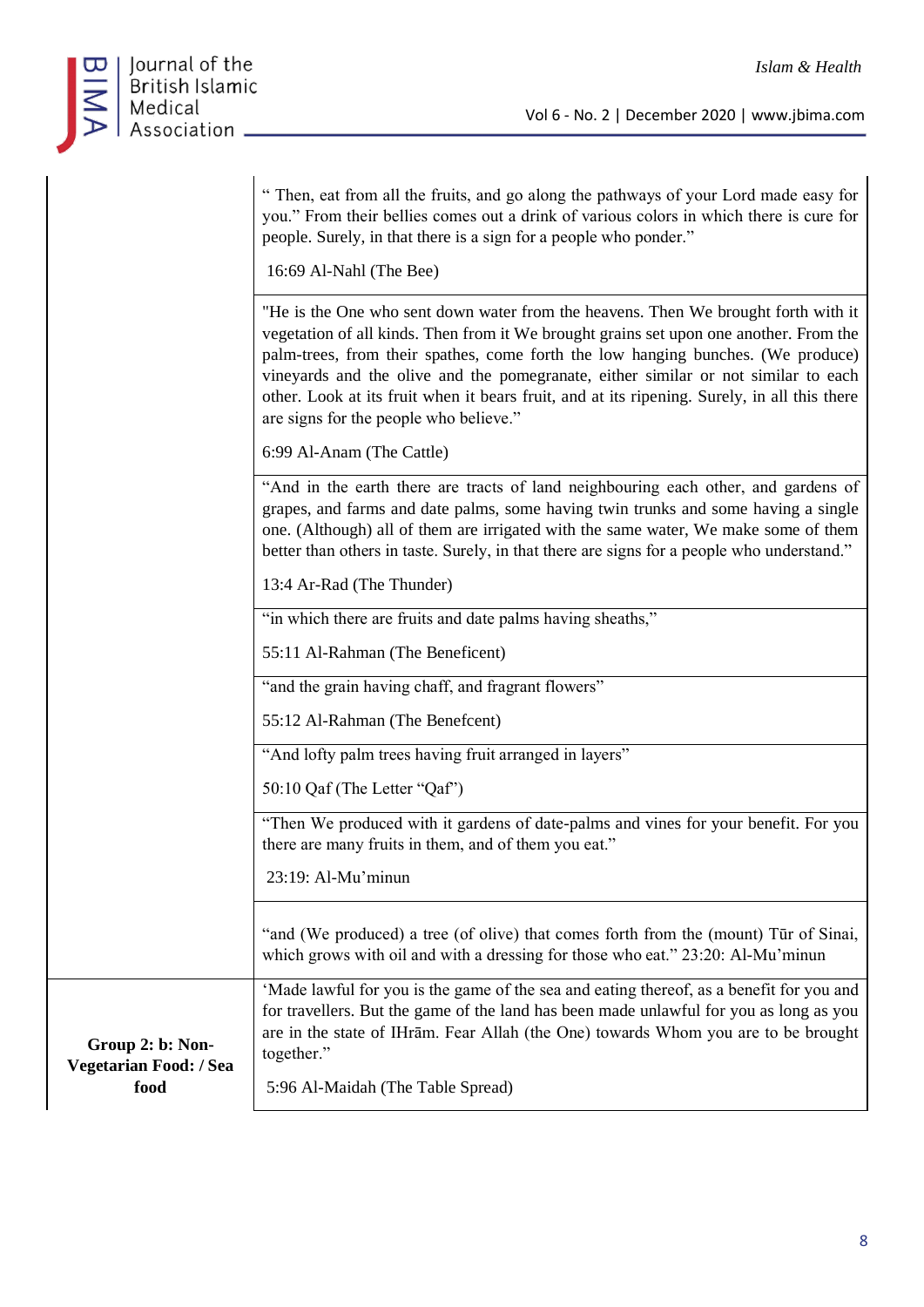" He is the One who has subjugated the sea, so that you may eat fresh meat from it, and may take out from it ornaments you wear, and you see the boats cleaving through it, and so that you may seek His bounty, and that you may be grateful"

16:14 Al-Nahl (The Bee)

"He has created cattle in which there is warmth and other benefits for you; and from them you have food;"

16:5 Al-Nahl (The Bee)

"The two masses of water are not alike. The one is sweet, sates thirst, and is pleasant to drink from, while the other is salt, bitter on the tongue. Yet from both you eat fresh meat, and extract from it ornaments that you wear; and you see ships cruising through it that you may seek of His Bounty and be thankful to Him."

35:12 Fatir (Orginator)

"Surely there is a lesson for you in the cattle. We provide you, out of what lies in their bellies between faeces and blood, the (drink of) milk, pure and pleasant for those who drink"

16:66 Al-Nahl (The Bee)

"as a benefit for you and your cattle."

80:32 Abasa (He Frowned)

"Among cattle (He has created) those fit for loading and those fit for laying on the floor. Eat of what Allah has provided you, and do not follow the footsteps of Satan. Surely, he is an open enemy to you"

6:142 Al-Anam (The Cattle)

"They ask you as to what has been made lawful for them. Say, "Made lawful for you are good things, and (hunting through) birds and beasts of prey that you train, teaching them out of what Allah has taught you. So, eat of what they hold for you, and recite the name of Allah upon it." Fear Allah. Surely, Allah is swift at reckoning."

5:4 Al-Maidah (The Table Spread)

"so that they witness benefits for them, and recite Allah's name in specified days, over the provision He gave them from the cattle. "So, eat thereof and feed the distressed, the poor."

22:28 Al-Hajj (The Pilgrimage)

"Having said that, whoever observes reverence of the things sanctified by Allah, it is good for him with his Lord. And permitted to you are the cattle, except those mentioned to you through recitation (of the verses). So refrain from the filth of the idols and refrain from a word of falsehood,"

22:30 Al-Hajj (The Pilgrimage)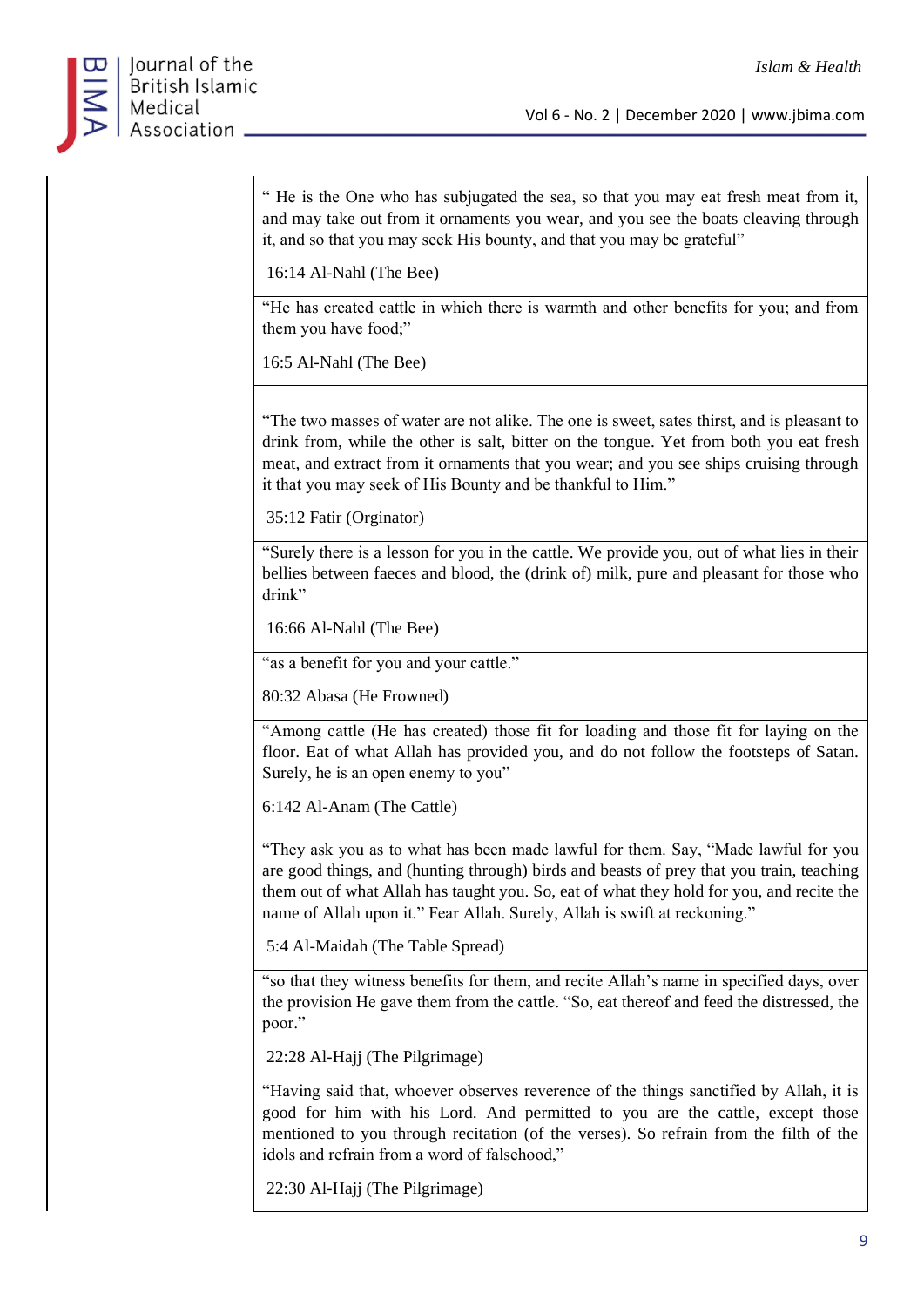

"The big animals of sacrifice (like camels and cows) are made by Us among the symbols of Allah for you, in which there is much good for your benefit. So recite the name of Allah over them as they are lined up (for sacrifice). Then, once their flanks fall down (after slaughter), eat of them and feed the one who is content and the one who wishes to receive. Thus We have made them (the animals) subjugated to you, so that you may be grateful."

22:36 Al-Hajj (The Pilgrimage)

And indeed there is a sure lesson in the cattle for you. We give you a drink from that which lies in their bellies, and for you there are many benefits in them, and of them you eat,"

23:21 Al-Mu'minun

# **Group 3: Impermissible food**

"What should cause you to avoid eating of that upon which the name of Allah has been invoked, while He has spelled out to you all that He has made unlawful for you, except that to which you are compelled by extreme necessity? Surely, there are many who misguide people on the basis of their desires without having knowledge. Surely, your Lord is the best knower of those who cross the limits."

6:119 Al-Anam (The Cattle)

"Prohibited for you are: carrion, blood, the flesh of swine, and those upon which (a name) other than that of Allah has been invoked (at the time of slaughter) , animal killed by strangulation, or killed by a blow, or by a fall, or by goring, or that which is eaten by a beast unless you have properly slaughtered it; and that which has been slaughtered before the idols, and that you determine shares through the arrows. (All of) this is sin. Today those who disbelieve have lost all hope of (damaging) your faith. So, do not fear them, and fear Me. Today, I have perfected your religion for you, and have completed My blessing upon you, and chosen Islam as Dīn (religion and a way of life) for you. But whoever is compelled by extreme hunger, having no inclination towards sin, then Allah is Most-Forgiving, Very-Merciful"

5:3 Al-Maidah (The Table Spread)

"He has only prohibited for you carrion, blood, the flesh of swine and that upon which a name of someone other than 'Allah' has been invoked. Then, whoever is compelled by necessity, neither seeking pleasure nor transgressing, there is no sin on him. Verily, Allah is Most-Forgiving, Very-Merciful."

2:173 Al-Baqarah (The Cow) 16:115 Al-Nahl (The Bee)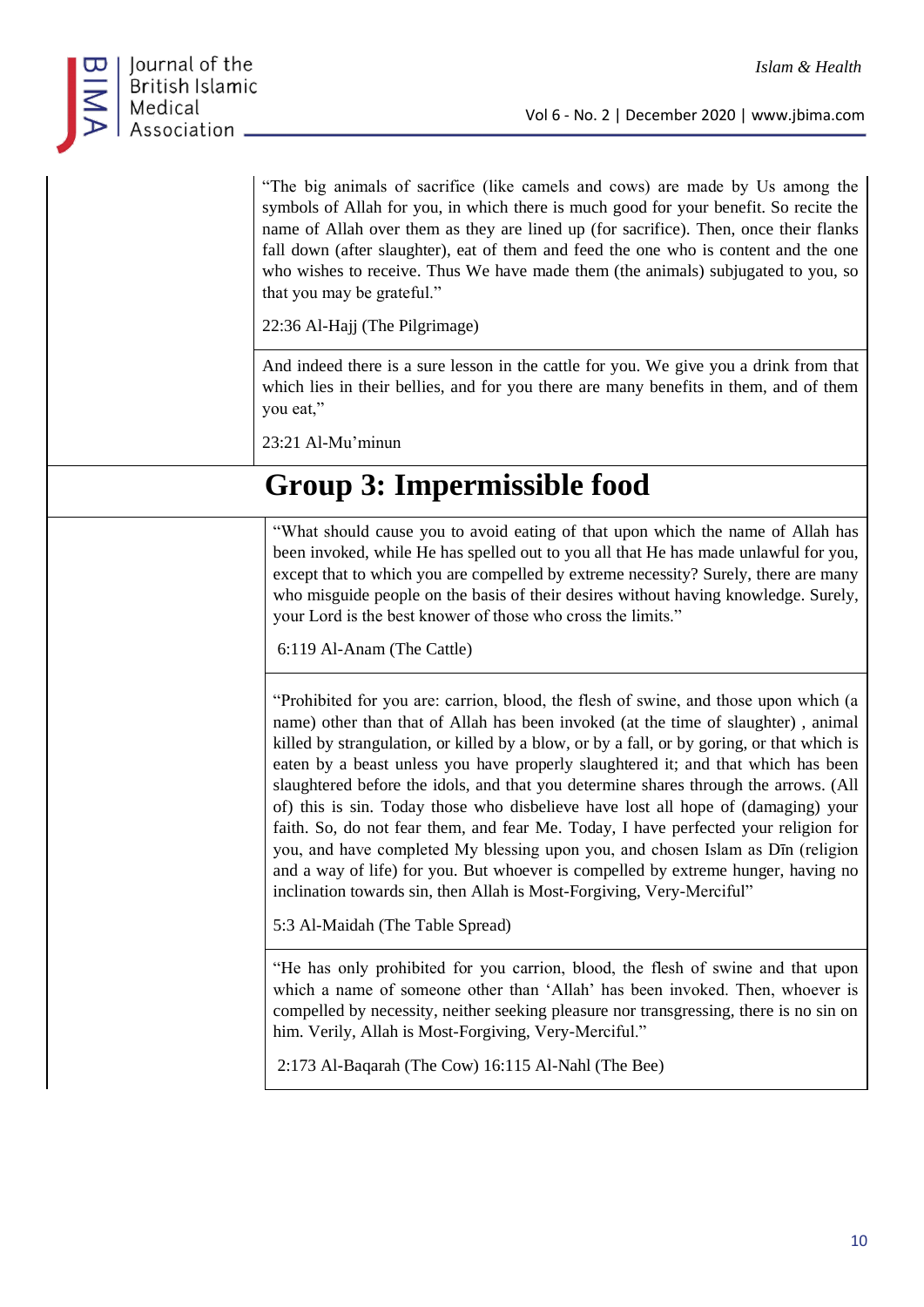

Say, "I do not find, in what has been revealed to me, anything (out of the cattle under discussion) prohibited for anyone who eats it, unless it be carrion or blood that pours forth, or flesh of swine - because it is impure - or there be an animal slaughtered sinfully by invoking on it the name of someone other than Allah. However, if anyone is compelled by necessity, neither seeking pleasure nor crossing the limit, then your Lord is Most-Forgiving, Very-Merciful."

6:145 Al-Anam (The Cattle)

"O you who believe! Wine, gambling, altars and divining arrows are filth, made up by Satan. Therefore, refrain from it, so that you may be successful."

5:90 Al-Maidah (The Table Spread)

"Satan only wants to cause between you animosity and hatred through intoxicants and gambling and to avert you from the remembrance of Allah and from prayer. So, will you not desist?"

5:91 Al-Maidah (The Table Spread)

"They ask you about wine and gambling. Say, "In them is great sin and [yet, some] benefit for people. But their sin is greater than their benefit." And they ask you what they should spend. Say, "The excess [beyond needs]." Thus Allah makes clear to you the verses [of revelation] that you might give thought."

2:219 Al-Baqarah (The Cow)

"O you who believe, the fasts have been enjoined upon you as they were enjoined upon those before you, so that you may be God-fearing. [Fasting for] a limited number of days."

2:183-184 Al-Baqarah (The Cow)

"eat and drink until the white thread of the dawn becomes distinct from the black thread; then complete the fast up to the night"

2:187 Al-Baqarah (The Cow)

# **Group 4: Breast Feeding**

"Mothers (should) suckle their children for two full years, for one who wants to complete the (period of) suckling. It is the obligation of the one to whom the child belongs that he provides food and clothing for them (the mothers) with fairness. Nobody is obligated beyond his capacity. No mother shall be made to suffer on account of her child, nor the man to whom the child belongs, on account of his child. Likewise, responsibility (of suckling) lies on the (one who may become an) heir (of the child). Now, if they want to wean, with mutual consent and consultation, there is no sin on them. And If you want to get your children suckled (by a wet-nurse), there is no sin on you when you pay off what you are to give with fairness, and fear Allah, and be assured that Allah is watchful of what you do"

2:233 Al-Baqarah (The Cow)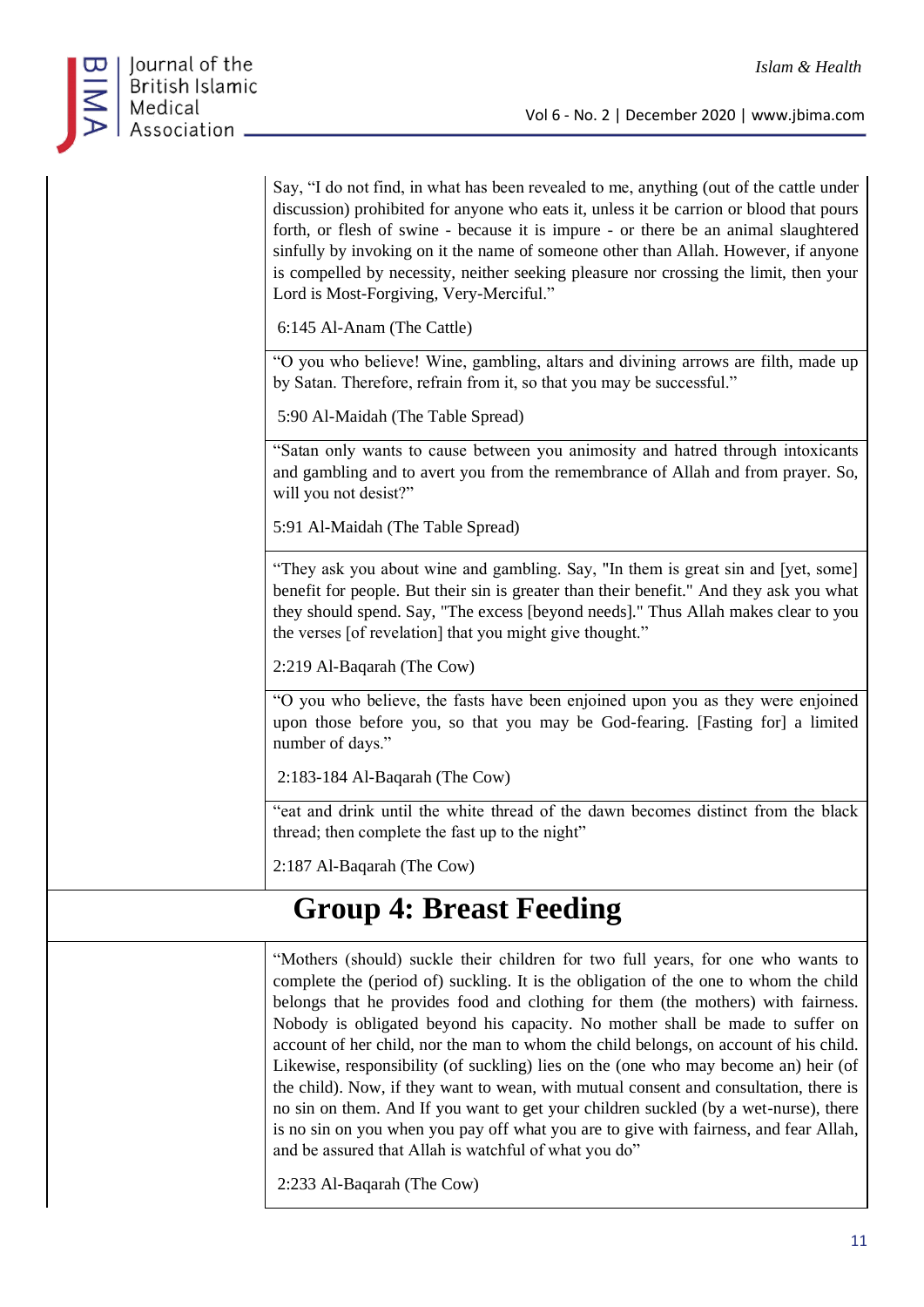

| "And We have enjoined upon man to do good to his parents. His mother carried him<br>with difficulty and delivered him with difficulty. And his carrying and his weaning is<br>(in) thirty months, until when he attains his maturity and reaches forty years, he says,<br>"My Lord, grant me that I offer gratitude for the favour You have bestowed upon me<br>and upon my parents, and that I do righteous deeds that You like. And set<br>righteousness, for my sake, in my progeny. Of course, I repent to you, and truly I am<br>one of those who submit to You."<br>46:15 Al-Ahqaf (The Wind-curved Sandhill) |
|---------------------------------------------------------------------------------------------------------------------------------------------------------------------------------------------------------------------------------------------------------------------------------------------------------------------------------------------------------------------------------------------------------------------------------------------------------------------------------------------------------------------------------------------------------------------------------------------------------------------|
| "We commanded man (to be good) in respect of his parents. His mother carried him                                                                                                                                                                                                                                                                                                                                                                                                                                                                                                                                    |
| (in her womb) despite weakness upon weakness, and his weaning is in two years.<br>(We said to man,) "Be grateful to Me, and to your parents. To Me is the ultimate                                                                                                                                                                                                                                                                                                                                                                                                                                                  |
| return."                                                                                                                                                                                                                                                                                                                                                                                                                                                                                                                                                                                                            |
| 31:14 Luqman (Luqman)                                                                                                                                                                                                                                                                                                                                                                                                                                                                                                                                                                                               |
| "We inspired the mother of Mūsā saying, "Suckle him (Mūsā). Then once you fear                                                                                                                                                                                                                                                                                                                                                                                                                                                                                                                                      |
| about him, cast him in the river, and do not fear, and do not grieve. Surely We are                                                                                                                                                                                                                                                                                                                                                                                                                                                                                                                                 |
| going to bring him back to you and appoint him one of (Our) messengers."                                                                                                                                                                                                                                                                                                                                                                                                                                                                                                                                            |
| 28:7 Al-Qasas (The Stories)                                                                                                                                                                                                                                                                                                                                                                                                                                                                                                                                                                                         |
| "And We had already barred him (Mūsā) from (accepting) any suckling women, so<br>she (his sister) said (to Pharaoh's people), "Shall I point out to you a family who will<br>nurse him for you, and they will be his well-wishers?"                                                                                                                                                                                                                                                                                                                                                                                 |
| 28:12 Al-Qasas (The Stories)                                                                                                                                                                                                                                                                                                                                                                                                                                                                                                                                                                                        |

# Discussion:

Muslims believe that the Qur'an is a divinely inspired text that describes not only spiritual advice but also advice on daily affairs including nutrition. Revealed in classical Arabic, a word in the Qur'an may have multiple different meanings and connotations depending on the context within the verse, which sometimes makes translation problematic and controversial. Certain words in English language do not represent the exact meaning of Arabic word for example the word *"tayyub".* Whilst multiple translations were reviewed as described in the methods, a single translation provided by Mufti TaqiUsmani has been cited for simplicity and consistency (10).

In this study, 74 relevant verses were identified which are related to nutrition within the Qur'an. There are limited studies on the nutritional concepts described in the Quran. Therefore, it's difficult to compare. Some authors in another study have identified 257 verses using databases in Persian language. They have used 64 key

words and have identified more than 30 food principal food stuffs. They have found that some of these keywords like cattle, poultry, vegetables and fruit were repeated more than 20 times (3).

Other studieswhich purely looked at fruits and plants mentioned in the Qur'an have identified names of 18 fruits and plants. in the Qur'an(11). Another study has provided botanical characteristics of the 22 identifiable fruits and plants which are described in the Qur'an (7) .

Out of 74identified verses in this study, nutrition is often described in the context of God (Allah) as the creator, provider and sustainer. The Qur'an states that living beings are created from water (21:30 and 24:45) and states that God (Allah) has sent down the water from the sky for humans to drink (16:10, 56:68, 15:21, 20:53,) and for the earth to produce various types of food (36:33, 16:10, 6:99,18:45, 22:63,23:18) and has described water as an essential component of diet to maintain life and nutrition (56:68). Specific examples cited include grains,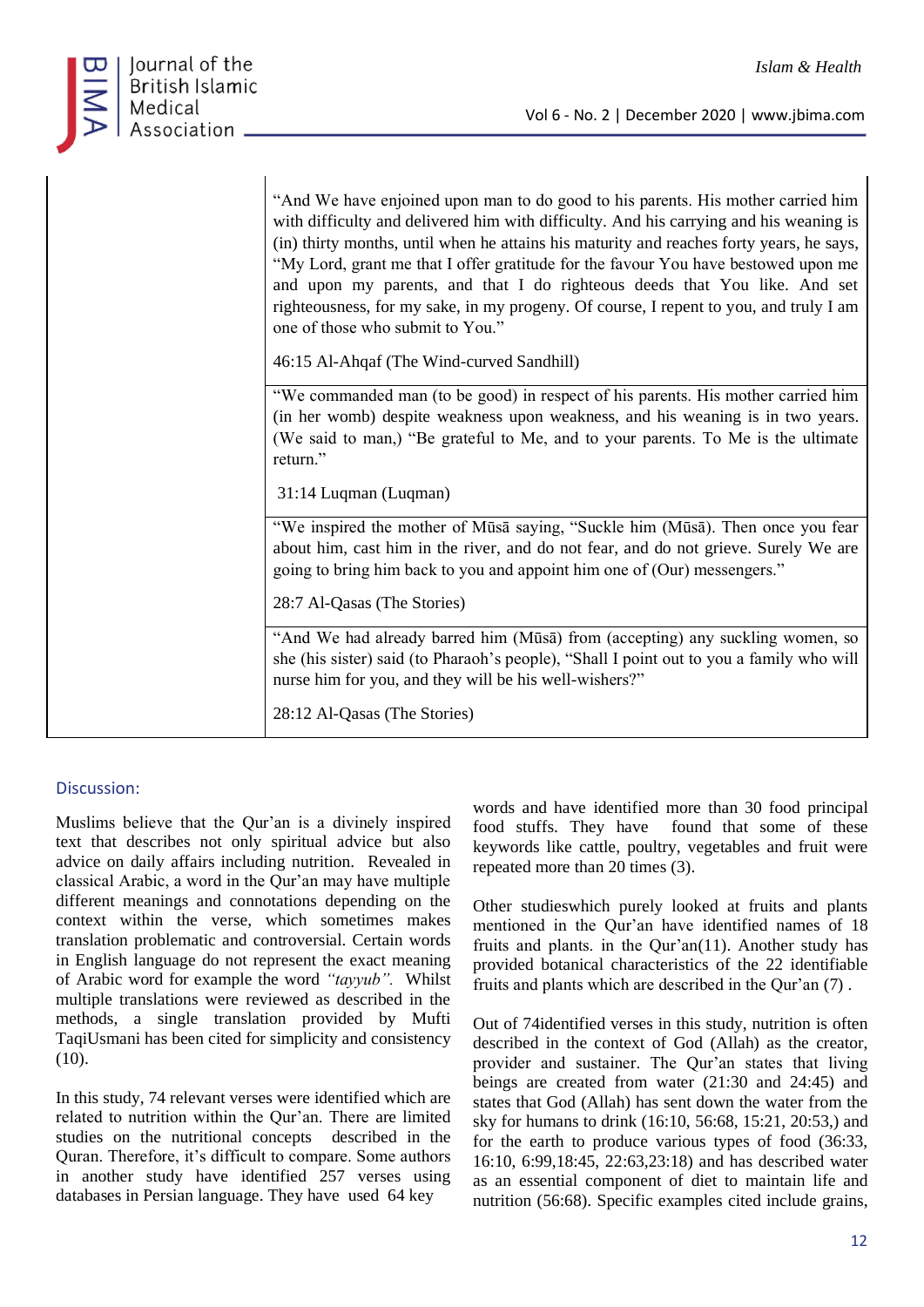

fruits, vegetables nutritional plants (6:95,36:33,16:10,6:141, 16:11, 16:67, 16:11,80:27,80:28, 80:29, 80:30, 80:31,6:99, 13:4, 55:11,55:12, 50:11,23:19, 23:20) which in turn provide nutrition for human and cattle which are also consumed by humans (16:5,16:66, 80:23,6:142, 20:53, 20:54, 22:28, 22:30, 22:36, 23:21).

The concept of food being "*tayyub"* has been described in 8 verses (2:168, 23:51,5:88, 2:57, 16:114, 7:160 2:172, 20:81,) and is translated with connotations of "pure", "good" and "clean" and is described as the food that is to be recommended and preferred to be consumed. To satisfy the condition of "*tayyub"*, the Qur'an applies two conditions; the food must be permissible (Group 2) and not among food which is impermissible (Group 3).

Clear examples of food that are classified as permissible for human consumption include meat of cattle, fish, milk, grains, plants, fruits and vegetables. Further specific examples have been provided for certain foods including grains, dates, grapes, pomegranate, olivesand honey. The Qur'an states that one should not hold as unlawful what God (Allah) has made lawful (5:87). The Qur'an allows for the consumption of both vegetarian and nonvegetarian food. However, there are certain types of food like the flesh of swine, carrion, blood , that upon which a name of someone other than 'Allah' has been invoked and substances which causes intoxication like alcohol that are explicitly declared impermissible (Group 3).

To clarify the interpretation of verses of the Qur'an and to derive rulings (fiqh), Muslims turn to the practice and teachings of Muhammad, codified and classified through a system of "hadith". Global rulings about the guidance about permissible and impermissible food is obtained through interpretation of both the Qur'an and the Hadith to develop a consensus amongst the Muslim jurists (ijma).According to one such hadith, it has been reported that "Both legal and illegal things are evident but in between them there are doubtful (suspicious) things and most of the people have no knowledge about them. So, whoever saves himself from these suspicious things saves his religion and his honour. And whoever indulges in these suspicious things is like a shepherd who grazes (his animals) near the Hima (private pasture) of someone else and at any moment he is liable to get in it."(12).

Three verses describe the word "*al-khmar*", that is described for the substances causing more harm than good (2:219), "an act of evil" (5:91) and as impermissible (5:90). Whilst often referring to fermented drinks containing alcohol, its interpretation as "intoxication" is extrapolated to include multiple other non-alcoholic intoxicating substances (5:91). Certain stipulations have been declared where impermissible foods become permissible. In a matter of life and death, the Qur'an provides allowance for an impermissible food to become permissible, in an amount that is required to preserve life (6:119,2:173).In the state of fasting, which is mandated in the month of Ramadan for most healthy adult Muslims (2:183, 2:184), the permissible food becomes impermissible (2:187).

With regards to the excess of food consumption, the Qur'an states to eat and drink what is permissible but to not exceed the limits (20:81). Further verses expand on this where God (Allah) is displeased with those who go to excess and transgress even for the permissible foods and drinks (6:141, 7:31,20:81). Eight verses describe breast feeding and nursing mother (Group 4). The Qur'an encourages mothers to suckle their children for two years  $(2:233, 31:14)$  or up to thirty months  $(41:15)$ .

### Conclusion:

This review provides a basis for further research. The critical analysis of the on-going and up-to-date medical literature about the nutrition would provide further understanding of the guidance about the human nutrition provided in the Qur'an.

# Limitations:

This is a narrative analysis of the verses of Quran. The author reviewed the two formats of the Quran, which were read in Arabic and the translation in English. All efforts were made to identify as many verses possible where nutrition related subject has been mentioned. Therefore, there is potential that some verses might not have been picked up. The sources of data were from the English translation of the original Quran which is in Arabic. Therefore, the relevant citations might have been misinterpreted through semantics and syntax in the translation of chapters and verses.

### Disclosures and declarations:

The author is a medical doctor and practising Muslim. There was no financial support or funding obtained. The work is purely author's personal interest and understanding of the literature. The readers would be advised to use this as an academic material for understanding of the subject and as a base for further research.